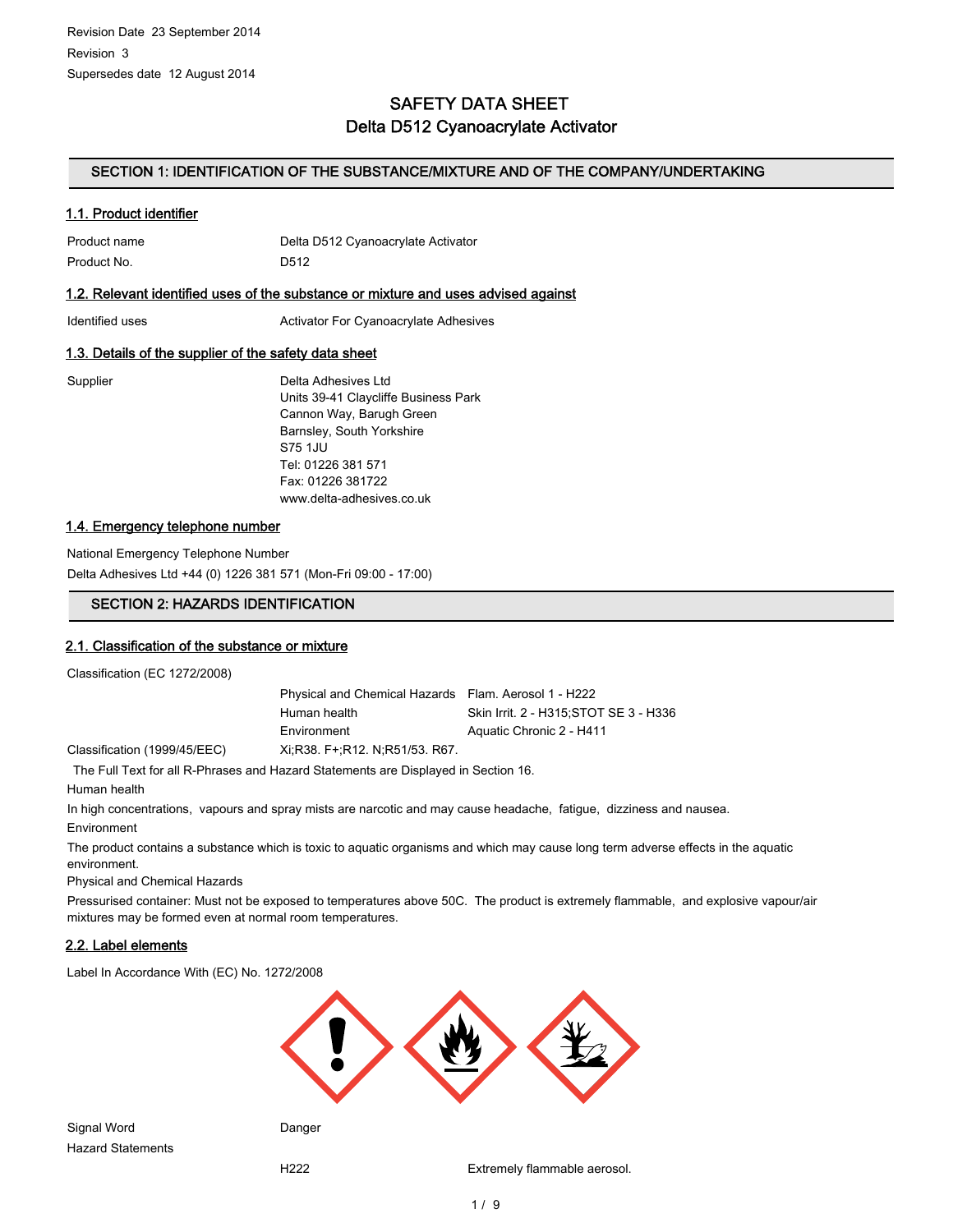|                                               | H315             | Causes skin irritation.                                                                             |
|-----------------------------------------------|------------------|-----------------------------------------------------------------------------------------------------|
|                                               | H336             | May cause drowsiness or dizziness.                                                                  |
|                                               | H411             | Toxic to aquatic life with long lasting effects.                                                    |
| <b>Precautionary Statements</b>               |                  |                                                                                                     |
|                                               | P <sub>210</sub> | Keep away from heat/sparks/open flames/hot surfaces. - No smoking.                                  |
|                                               | P <sub>211</sub> | Do not spray on an open flame or other ignition source.                                             |
|                                               | P <sub>251</sub> | Pressurized container: Do not pierce or burn, even after use.                                       |
|                                               | P <sub>261</sub> | Avoid breathing vapour/spray.                                                                       |
|                                               | P <sub>271</sub> | Use only outdoors or in a well-ventilated area.                                                     |
|                                               | P273             | Avoid release to the environment.                                                                   |
|                                               | P410+412         | Protect from sunlight. Do not expose to temperatures exceeding 50 °C/122°F.                         |
|                                               | P501             | Dispose of contents/container in accordance with national regulations.                              |
| <b>Supplementary Precautionary Statements</b> |                  |                                                                                                     |
|                                               | P302+352         | IF ON SKIN: Wash with plenty of soap and water.                                                     |
|                                               | P304+340         | IF INHALED: Remove victim to fresh air and keep at rest in a position<br>comfortable for breathing. |
|                                               |                  |                                                                                                     |

# 2.3. Other hazards

H229 Pressurised container: May burst if heated.

## SECTION 3: COMPOSITION/INFORMATION ON INGREDIENTS

# 3.2. Mixtures

| Low boiling Point Hydrogen Treated Naphtha-Naphtha (Petroleum) Hydrotreated Light                                                                         |                   |                                                                                 | 30-60%                                |
|-----------------------------------------------------------------------------------------------------------------------------------------------------------|-------------------|---------------------------------------------------------------------------------|---------------------------------------|
| CAS-No.: 64742-49-0                                                                                                                                       | EC No.: 265-151-9 |                                                                                 | Registration Number: 01-2119475133-43 |
| Classification (EC 1272/2008)<br>Flam. Liq. 2 - H225<br>Skin Irrit. 2 - H315<br><b>STOT SE 3 - H336</b><br>Asp. Tox. 1 - H304<br>Aquatic Chronic 2 - H411 |                   | Classification (67/548/EEC)<br>Xn;R65.<br>Xi:R38.<br>F:R11<br>N;R51/53.<br>R67. |                                       |
| <b>PROPANE</b>                                                                                                                                            |                   |                                                                                 | 10-30%                                |
| CAS-No.: 74-98-6                                                                                                                                          | EC No.: 200-827-9 |                                                                                 | Registration Number: 01-2119486944-21 |
| Classification (EC 1272/2008)<br>Flam. Gas 1 - H220                                                                                                       |                   | Classification (67/548/EEC)<br>$F+$ ;R12                                        |                                       |
| <b>BUTANE/ISOBUTANE</b>                                                                                                                                   |                   |                                                                                 | 10-30%                                |
| CAS-No.: 106-97-8                                                                                                                                         | EC No.: 203-448-7 |                                                                                 | Registration Number: 01-2119474691-32 |
| Classification (EC 1272/2008)<br>Flam. Gas 1 - H220                                                                                                       |                   | Classification (67/548/EEC)<br>$F + R12.$                                       |                                       |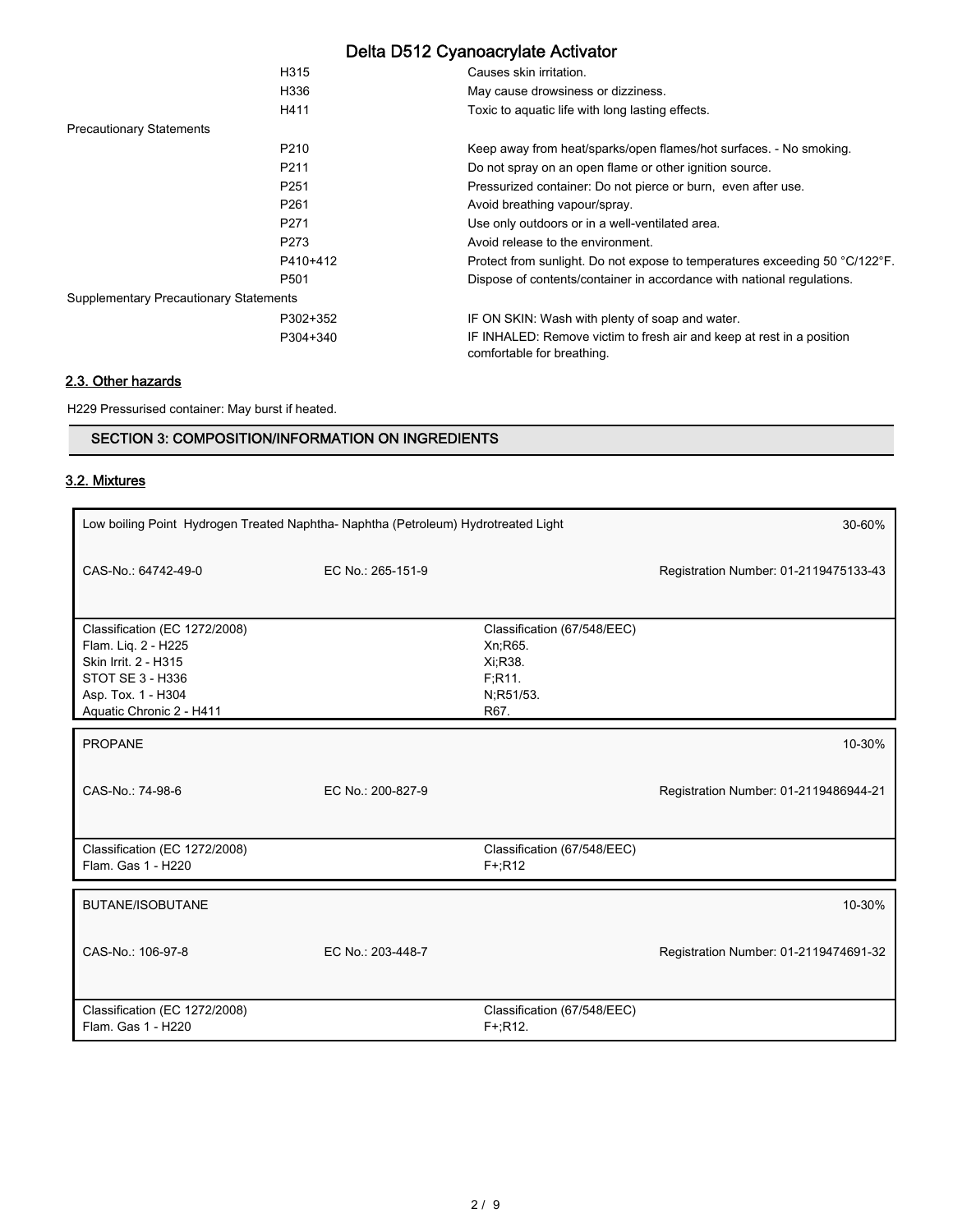| <b>HEXANE-norm</b>                                                                                                                                                                        |                   |                                                                                                                       | $1 - 5%$                                   |
|-------------------------------------------------------------------------------------------------------------------------------------------------------------------------------------------|-------------------|-----------------------------------------------------------------------------------------------------------------------|--------------------------------------------|
| CAS-No.: 110-54-3                                                                                                                                                                         | EC No.: 203-777-6 |                                                                                                                       | Registration Number: 01-2119480412-44-0000 |
| Classification (EC 1272/2008)<br>Flam. Liq. 2 - H225<br>Skin Irrit. 2 - H315<br>Repr. 2 - H361f<br>STOT SE 3 - H336<br>STOT RE 2 - H373<br>Asp. Tox. 1 - H304<br>Aquatic Chronic 2 - H411 |                   | Classification (67/548/EEC)<br>F;R11<br>Repr. Cat. 3, R62<br>Xn;R48/20,R65<br><b>Xi:R38</b><br><b>R67</b><br>N;R51/53 |                                            |
| N,N-DIMETHYL-P-TOLUIDINE                                                                                                                                                                  |                   |                                                                                                                       | $< 1\%$                                    |
| CAS-No.: 99-97-8                                                                                                                                                                          | EC No.: 202-805-4 |                                                                                                                       | Registration Number: 01-2119937766-23      |
| Classification (EC 1272/2008)<br>Acute Tox. 3 - H301<br>Acute Tox. 3 - H311<br>Acute Tox. 2 - H330<br>STOT RE 2 - H373                                                                    |                   | Classification (67/548/EEC)<br>T:R23/24/25.<br>R33.                                                                   |                                            |

The Full Text for all R-Phrases and Hazard Statements are Displayed in Section 16.

### SECTION 4: FIRST AID MEASURES

### 4.1. Description of first aid measures

General information

Move the exposed person to fresh air at once.

Inhalation

Move the exposed person to fresh air at once. Perform artificial respiration if breathing has stopped. Keep the affected person warm and at rest. Get prompt medical attention.

Ingestion

Immediately rinse mouth and provide fresh air. DO NOT induce vomiting if swallowed chemical is dissolved in petroleum-based material. Danger of aspiration and development of chemical pneumonia. Get medical attention if any discomfort continues. Skin contact

Remove contaminated clothing. Wash the skin immediately with soap and water. Get medical attention if any discomfort continues. Eye contact

Immediately rinse with water. Continue to rinse for at least 15 minutes. Make sure to remove any contact lenses from the eyes before rinsing. Get medical attention promptly if symptoms occur after washing.

### 4.2. Most important symptoms and effects, both acute and delayed

General information

Prolonged and repeated contact with solvents over a long period may lead to permanent health problems. The severity of the symptoms described will vary dependant of the concentration and the length of exposure. Inhalation

In case of overexposure, organic solvents may depress the central nervous system causing dizziness and intoxication, and at very high concentrations unconsciousness and death.

Ingestion

Fumes from the stomach contents may be inhaled resulting in the same symptoms as inhalation. May cause nausea, headache, dizziness and intoxication.

Skin contact

Prolonged skin contact may cause redness and irritation.

Eye contact

Prolonged contact may cause redness and/or tearing.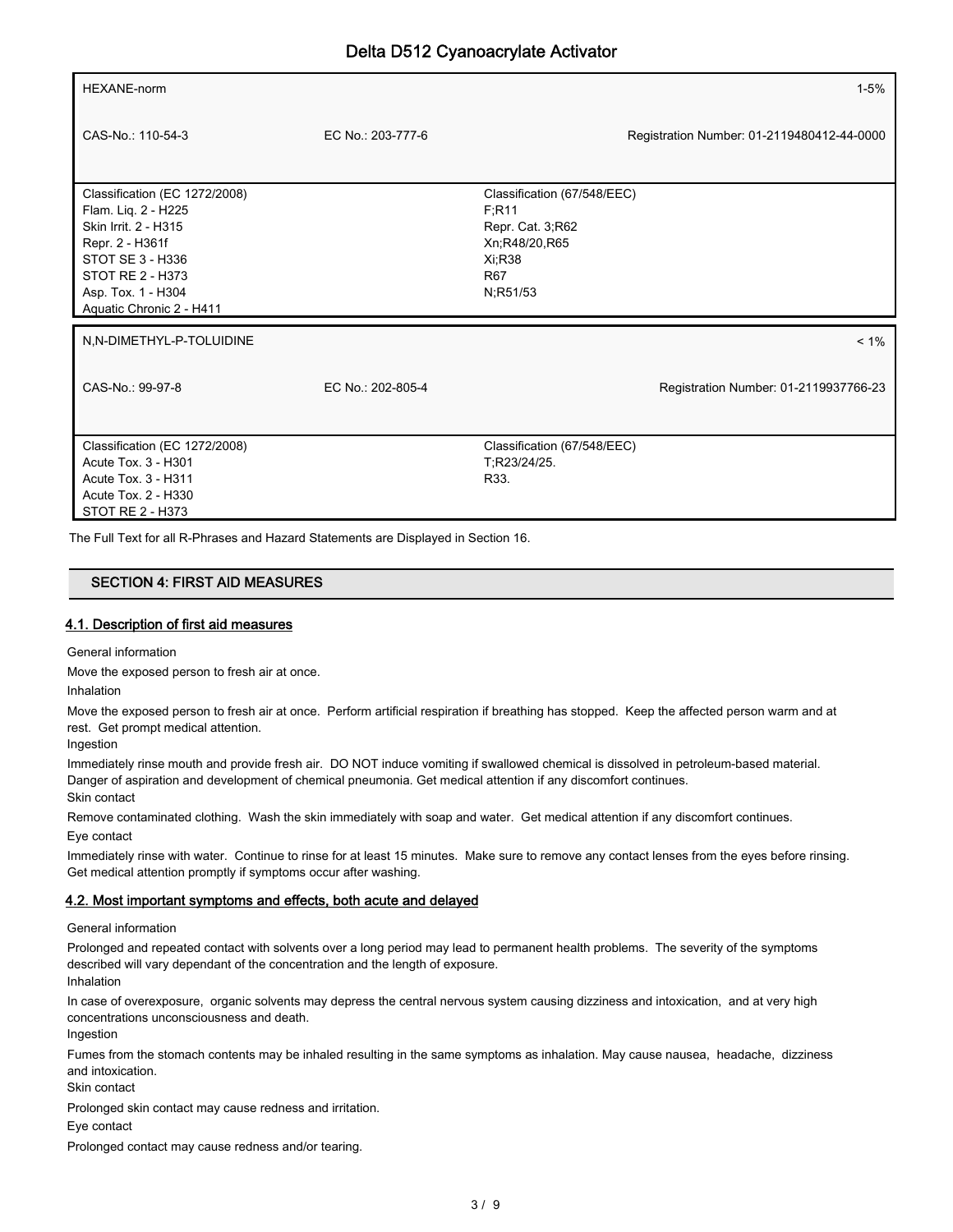## 4.3. Indication of any immediate medical attention and special treatment needed

## SECTION 5: FIREFIGHTING MEASURES

## 5.1. Extinguishing media

Extinguishing media

Water spray, foam, dry powder or carbon dioxide. Unsuitable extinguishing media Do not use water jet as an extinguisher, as this will spread the fire.

### 5.2. Special hazards arising from the substance or mixture

Hazardous combustion products

Thermal decomposition or combustion may liberate carbon oxides and other toxic gases or vapours.

Unusual Fire & Explosion Hazards

Extremely flammable. Forms explosive mixtures with air. May explode in a fire. Vapours are heavier than air and may spread near ground to sources of ignition.

Specific hazards

Aerosol containers can explode when heated, due to excessive pressure build-up.

## 5.3. Advice for firefighters

Special Fire Fighting Procedures

Containers close to fire should be removed immediately or cooled with water. Cool containers exposed to flames with water until well after the fire is out.

Protective equipment for fire-fighters

Self contained breathing apparatus and full protective clothing must be worn in case of fire.

## SECTION 6: ACCIDENTAL RELEASE MEASURES

### 6.1. Personal precautions, protective equipment and emergency procedures

Ensure suitable personal protection (including respiratory protection) during removal of spillages in a confined area. For personal protection, see section 8.

### 6.2. Environmental precautions

Avoid discharge into drains, water courses or onto the ground. Contain spillages with sand, earth or any suitable adsorbent material.

### 6.3. Methods and material for containment and cleaning up

Extinguish all ignition sources. Avoid sparks, flames, heat and smoking. Ventilate. Absorb in vermiculite, dry sand or earth and place into containers. Provide ventilation and confine spill. Do not allow runoff to sewer.

### 6.4. Reference to other sections

Wear protective clothing as described in Section 8 of this safety data sheet. For waste disposal, see section 13.

## SECTION 7: HANDLING AND STORAGE

### 7.1. Precautions for safe handling

Keep away from heat, sparks and open flame. Read and follow manufacturer's recommendations. Avoid inhalation of vapours and spray mists. Do not eat, drink or smoke when using the product. Provide good ventilation.

### 7.2. Conditions for safe storage, including any incompatibilities

Aerosol cans: Must not be exposed to direct sunlight or temperatures above 50°C. Store at moderate temperatures in dry, well ventilated area. Forms flammable vapours heavier than air vapour. Provide ventilation. Storage Class

Extremely Flammable Aerosol

## 7.3. Specific end use(s)

Activator For Cyanoacrylate Adhesives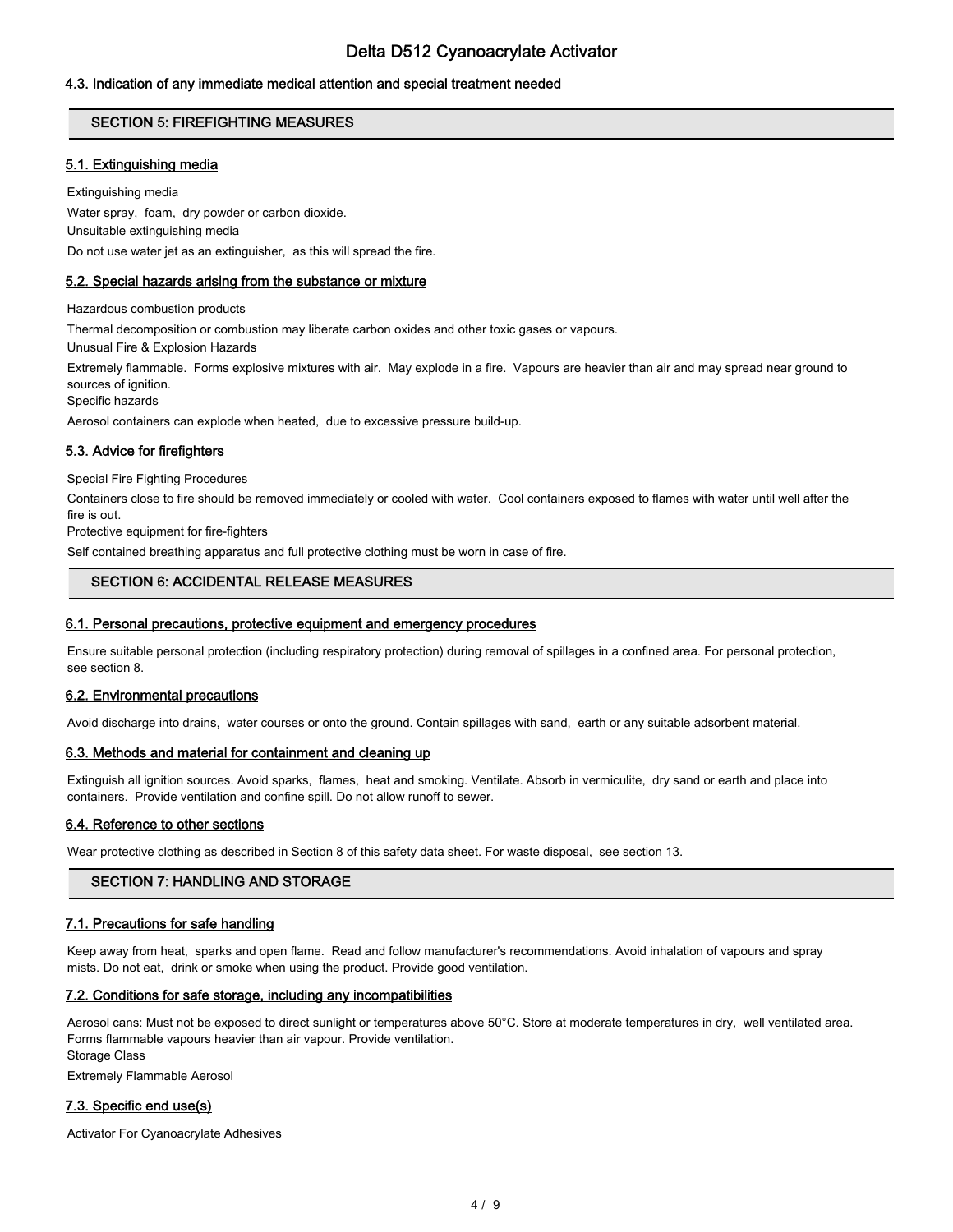#### Usage Description

Apply spray to substrate requiring activation and allow solvent to evaporate. Bring the activatived substrate into contact with another substrate coated with the cyanoacrylate adhesive. A rapid bond should be formed.

## SECTION 8: EXPOSURE CONTROLS/PERSONAL PROTECTION

## 8.1. Control parameters

| Name                                                                                  | <b>STD</b>       |          | TWA - 8 Hrs |         | STEL - 15 Min | <b>Notes</b> |
|---------------------------------------------------------------------------------------|------------------|----------|-------------|---------|---------------|--------------|
| <b>IBUTANE/ISOBUTANE</b>                                                              | <b>WEL</b>       | 600 ppm  |             | 750 ppm |               |              |
| <b>IHEXANE-norm</b>                                                                   | WEL <sup>'</sup> | 20 ppm   | 72 mg/m3    |         |               |              |
| Low boiling Point Hydrogen Treated Naphtha-<br>Naphtha (Petroleum) Hydrotreated Light |                  |          | 1000 mg/m3  |         | 1000 mg/m3    |              |
| <b>IPROPANE</b>                                                                       | WEL              | 1000 ppm | 1800 mg/m3  |         |               |              |

WEL = Workplace Exposure Limit.

### 8.2. Exposure controls

Protective equipment



Process conditions

Ensure suitable ventilation of area.

Engineering measures

Provide adequate ventilation.

Respiratory equipment

No specific recommendation made, but respiratory protection must be used if the general level exceeds the recommended occupational exposure limit.

Hand protection

Protective gloves should be used if there is a risk of direct contact or splash. The most suitable glove must be chosen in consultation with the gloves supplier, who can inform about the breakthrough time of the glove material.

Eye protection

Wear approved, tight fitting safety glasses where splashing is probable.

Other Protection

Provide eyewash station.

Hygiene measures

Wash promptly with soap & water if skin becomes contaminated. When using do not eat, drink or smoke.

Personal protection

Wear protective work clothing.

Skin protection

Wear suitable gloves if prolonged or repeated skin contact is likely

Environmental Exposure Controls

Residues and empty containers should be taken care of as hazardous waste according to local and national provisions.

## SECTION 9: PHYSICAL AND CHEMICAL PROPERTIES

## 9.1. Information on basic physical and chemical properties

| Appearance | Aerosol container containing a mixture of active ingredients, solvents and propellants |  |
|------------|----------------------------------------------------------------------------------------|--|
| Colour     | Colourless. Light (or pale).                                                           |  |
| Odour      | Hydrocarbon.                                                                           |  |
| Solubility | Insoluble in water                                                                     |  |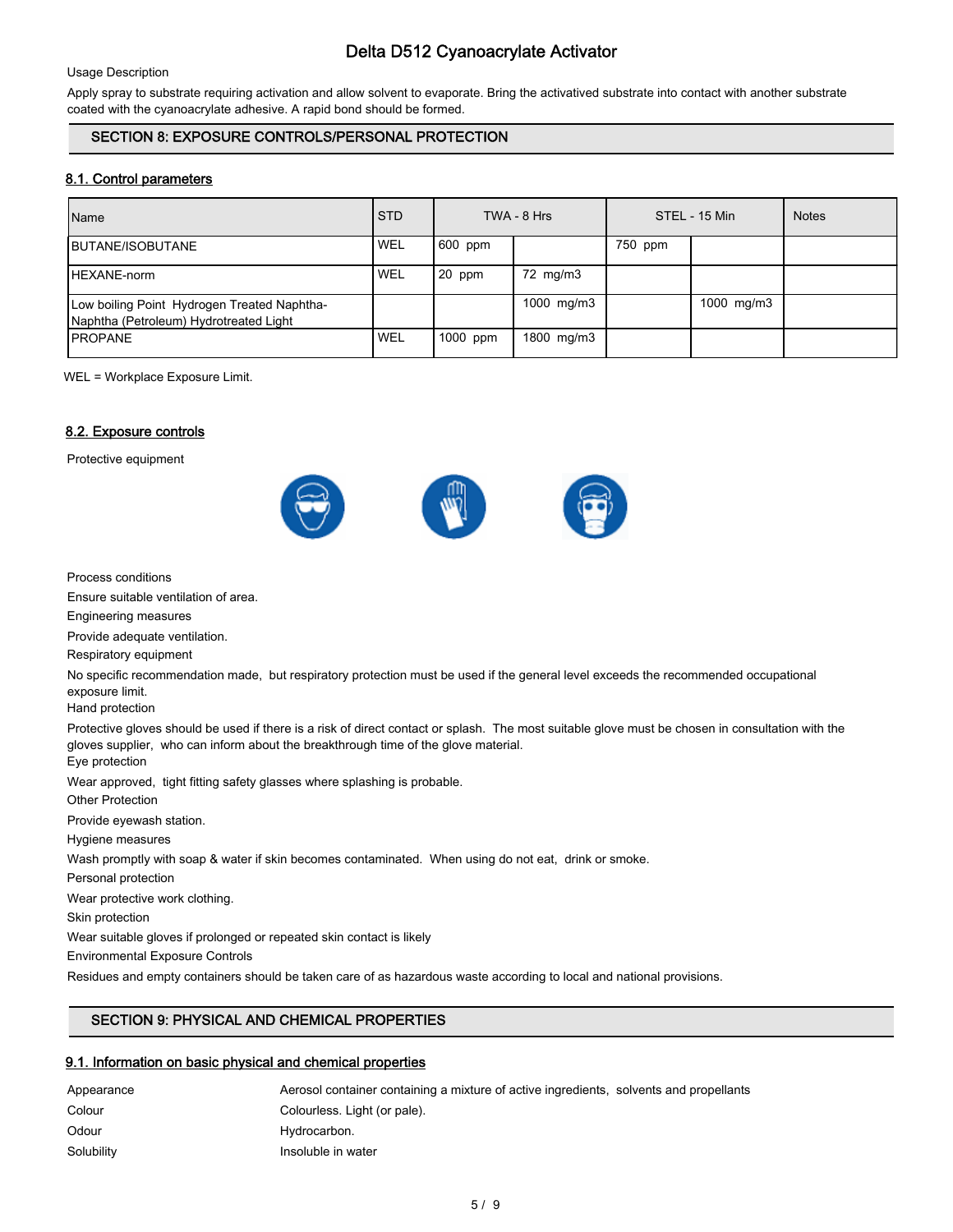Comments A flash point method is not available for aerosols but the major hazardous component, the Propellant has flash point of <-40 C with flammability limits of 9.5% vol. upper and 1.8% vol. lower. Auto ignition temperature is 410/580 C.

### 9.2. Other information

Not applicable.

### SECTION 10: STABILITY AND REACTIVITY

### 10.1. Reactivity

Exothermic reaction with: Cyanoacrylates

### 10.2. Chemical stability

Stable under normal temperature conditions and recommended use.

#### 10.3. Possibility of hazardous reactions

Will react exothermically with cyanoacrylates. No known hazardous reactions if stored under normal conditions. Hazardous Polymerisation Will not polymerise.

### 10.4. Conditions to avoid

Avoid heat, flames and other sources of ignition. Avoid exposure to high temperatures or direct sunlight.

### 10.5. Incompatible materials

Materials To Avoid Small quantities of this activator can cause large quantities of cyanoacrylate materials to polymerise extremely exothermically.

### 10.6. Hazardous decomposition products

Thermal decomposition or combustion may liberate carbon oxides and other toxic gases or vapours.

### SECTION 11: TOXICOLOGICAL INFORMATION

#### 11.1. Information on toxicological effects

#### General information

Prolonged and repeated contact with solvents over a long period may lead to permanent health problems.

Inhalation

High exposures may cause an abnormal heart rhythm and prove suddenly fatal. Very high atmospheric concentrations may cause anaesthetic effects and asphyxiation.

#### Ingestion

May cause soreness and redness of mouth and throat.

#### Skin contact

Irritating to skin. Prolonged and frequent contact may cause redness and irritation.

#### Eye contact

Spray and vapour in the eyes may cause irritation and smarting.

## Health Warnings Concentrating and inhaling the gas/spray can lead to abnormal heart rhythms and possibly death.

Route of entry Inhalation.

Target Organs Respiratory system, lungs Central nervous system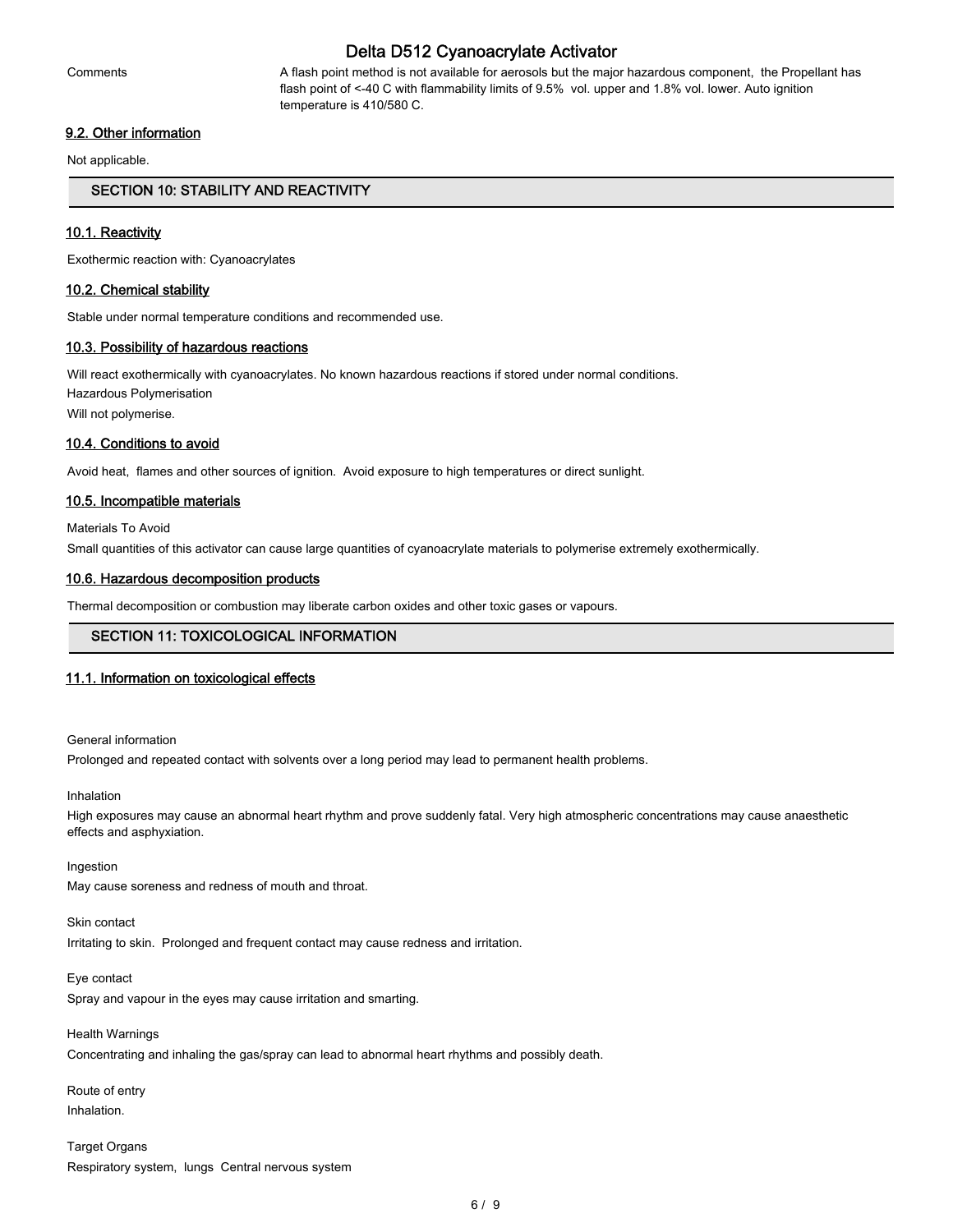Medical Symptoms

Narcotic effect. Drowsiness. Dizziness.

## SECTION 12: ECOLOGICAL INFORMATION

### **Ecotoxicity**

The product contains substances which are toxic to aquatic organisms and which may cause long term adverse effects in the aquatic environment. Do not allow to enter drains, sewers or watercourses.

## 12.1. Toxicity

Toxic to aquatic organisms, may cause long-term adverse effects in the aquatic environment.

## 12.2. Persistence and degradability

Biodegradable in part only. **Degradability** The degradability of the product has not been stated.

## 12.3. Bioaccumulative potential

### Bioaccumulative potential

Readily evaporates from water/soil due to high volatility.

## 12.4. Mobility in soil

Mobility:

The product contains volatile organic compounds (VOC) which will evaporate easily from all surfaces. The product is immiscible with water and will spread on the water surface.

## 12.5. Results of PBT and vPvB assessment

Not determined

## 12.6. Other adverse effects

None known.

## SECTION 13: DISPOSAL CONSIDERATIONS

SECTION 14: TRANSPORT INFORMATION

### General information

Ensure containers are empty before discarding (explosion risk). Do not puncture or incinerate even when empty. Dispose of waste and residues in accordance with local authority requirements.

## 13.1. Waste treatment methods

Make sure containers are empty before discarding (explosion risk). Ensure container is empty and dispose of in accordance with Local Authority regulations. Do not pierce or incinerate even when container is empty. Waste Class

 Full or Partially Empty Aerosol: 16 05 04, Empty Aerosol: 15 01 10 (Containing hazardous residues). Empty Aerosol: 15 01 04 (No hazardous residues).

| SECTION 14: TRANSPORT INFORMATION |                                                                                                                                                                                                                                                                                                                                                                                                                                                                |  |
|-----------------------------------|----------------------------------------------------------------------------------------------------------------------------------------------------------------------------------------------------------------------------------------------------------------------------------------------------------------------------------------------------------------------------------------------------------------------------------------------------------------|--|
| General                           | This product is packed in accordance with the Limited quantity Provisions of CDGCPL2, ADR and IMDG.<br>These provisions allow the transport of aerosols of less than 1 litre packed in cartons of less than 30kg<br>gross weight to be exempt from control providing they are labelled in accordance with the requirements of<br>those regulations to show that they are transported as Limited Quantities. Aerosols not so packed must<br>show the following. |  |
| 14.1. UN number                   |                                                                                                                                                                                                                                                                                                                                                                                                                                                                |  |
| UN No. (ADR/RID/ADN)              | 1950                                                                                                                                                                                                                                                                                                                                                                                                                                                           |  |
| 14.2. UN proper shipping name     |                                                                                                                                                                                                                                                                                                                                                                                                                                                                |  |
| Proper Shipping Name              | <b>AEROSOLS</b>                                                                                                                                                                                                                                                                                                                                                                                                                                                |  |

## 14.3. Transport hazard class(es)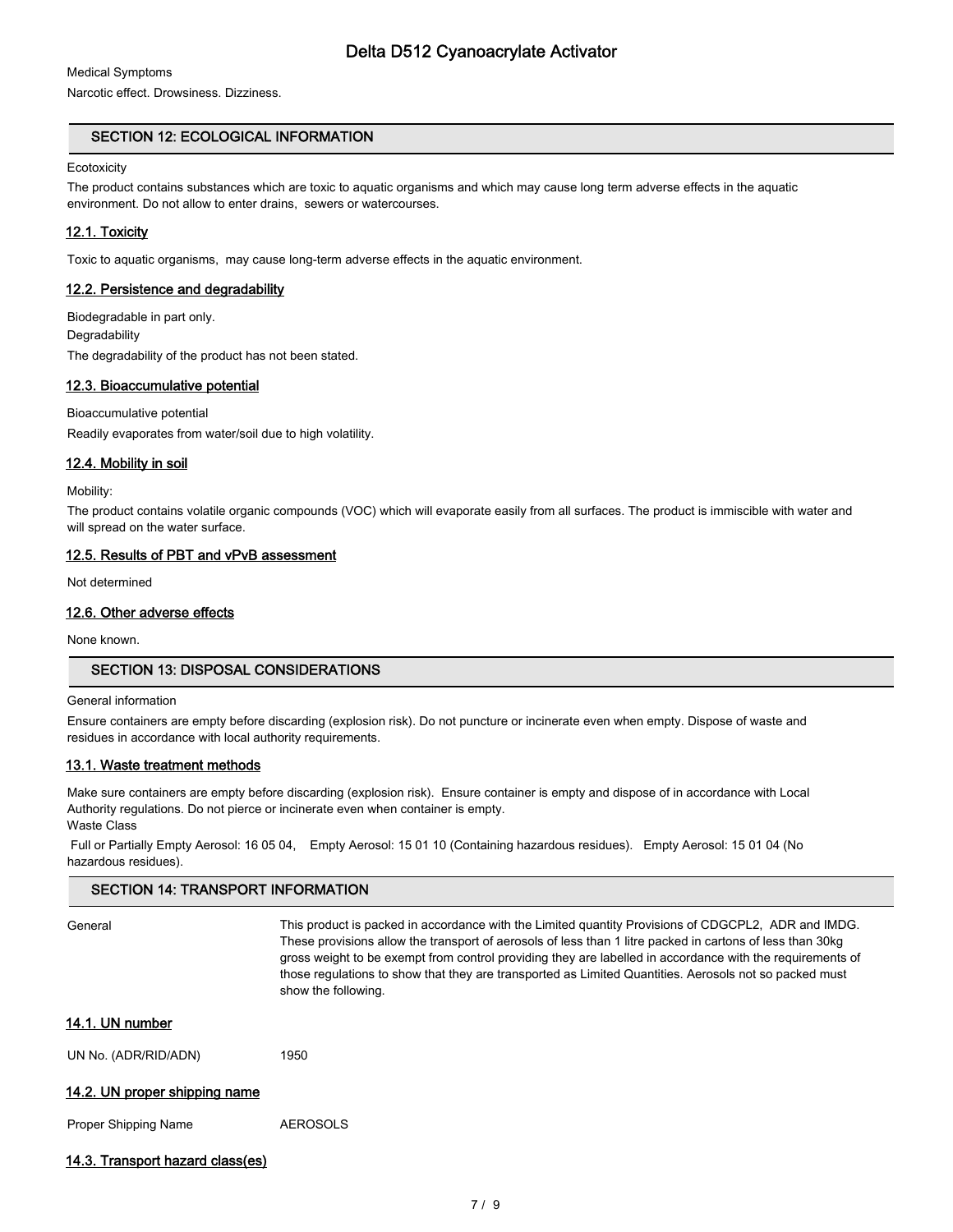| <b>Transport Labels</b>  |                             |
|--------------------------|-----------------------------|
| ICAO Class/Division      | 2.1                         |
| <b>IMDG Class</b>        | 2.1                         |
| ADR Label No.            | 2.1                         |
| <b>ADR/RID/ADN Class</b> | Class 2.1: Flammable gases. |
| ADR/RID/ADN Class        | 2, 5F                       |
|                          |                             |



## 14.4. Packing group

| Not applicable.           |   |
|---------------------------|---|
| ADR/RID/ADN Packing group | # |
| <b>IMDG Packing group</b> | # |
| ICAO Packing group        | # |

## 14.5. Environmental hazards

Environmentally Hazardous Substance/Marine Pollutant No.

### 14.6. Special precautions for user

| <b>EMS</b>                     | $F-D. S-U$ |
|--------------------------------|------------|
| <b>Tunnel Restriction Code</b> | (D)        |

## 14.7. Transport in bulk according to Annex II of MARPOL73/78 and the IBC Code

Not applicable.

## SECTION 15: REGULATORY INFORMATION

### 15.1. Safety, health and environmental regulations/legislation specific for the substance or mixture

Uk Regulatory References

The Control of Substances Hazardous to Health Regulations 2002 (S.I 2002 No. 2677) with amendments. Chemicals (Hazard Information & Packaging) Regulations.

Statutory Instruments

Control of Substances Hazardous to Health.

Approved Code Of Practice

Safety Data Sheets for Substances and Preparations. Classification and Labelling of Substances and Preparations Dangerous for Supply. Guidance Notes

ECHA: Guidance on the Compilation of safety data sheets. (V1.1, December 2011)

EU Legislation

Dangerous Preparations Directive 1999/45/EC. Regulation (EC) No 1272/2008 of the European Parliament and of the Council of 16 December 2008 on classification, labelling and packaging of substances and mixtures, amending and repealing Directives 67/548/EEC and 1999/45/EC, and amending Regulation (EC) No 1907/2006 with amendments. Regulation (EC) No 1907/2006 of the European Parliament and of the Council of 18 December 2006 concerning the Registration, Evaluation, Authorisation and Restriction of Chemicals (REACH), establishing a European Chemicals Agency, amending Directive 1999/45/EC and repealing Council Regulation (EEC) No 793/93 and Commission Regulation (EC) No 1488/94 as well as Council Directive 76/769/EEC and Commission Directives 91/155/EEC, 93/67/EEC, 93/105/EC and 2000/21/EC, including amendments.